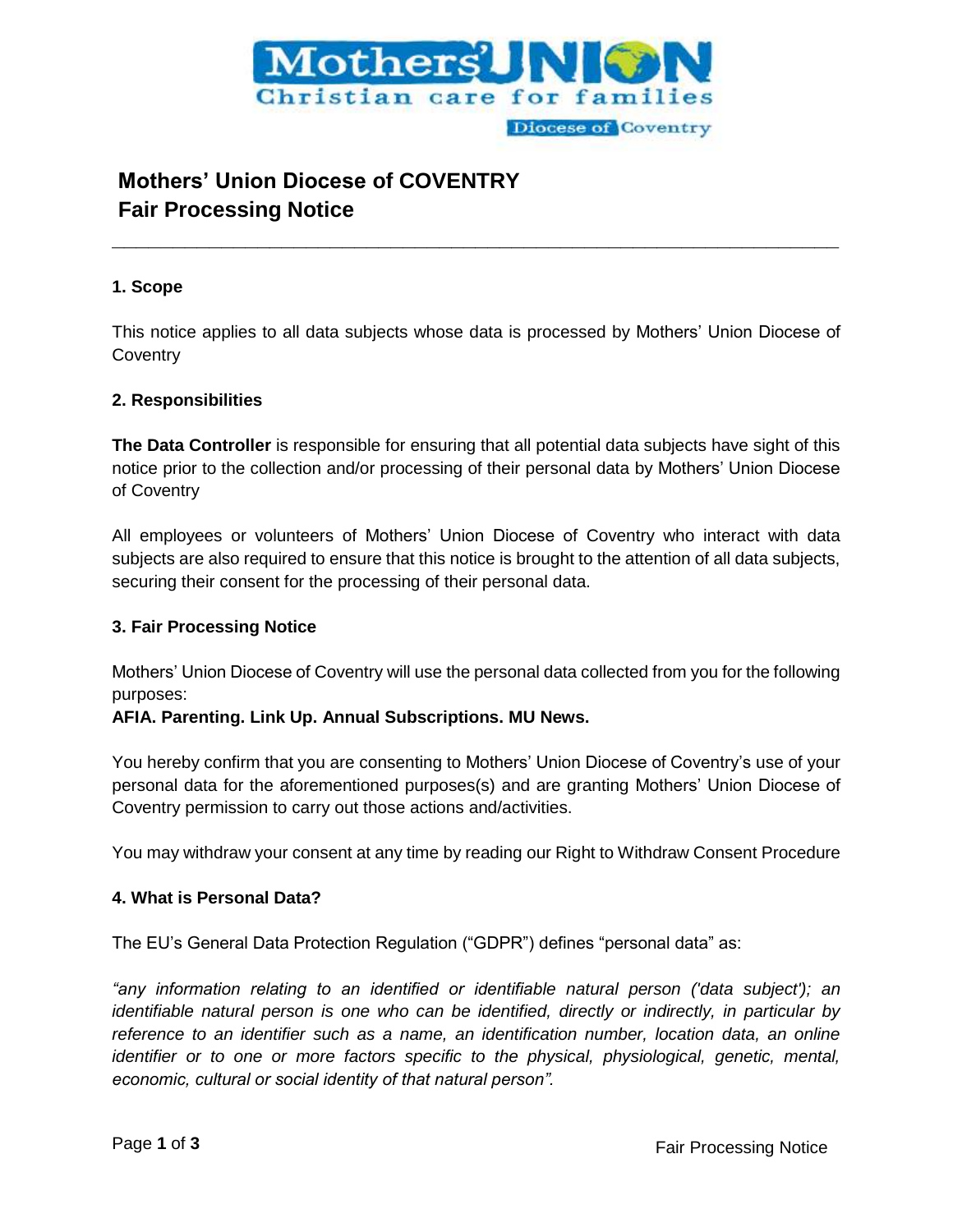

The GDPR classifies certain data as belonging to "special categories", as follows:

- Racial origin;
- Ethnic origin;
- Political opinions;
- Religious beliefs;
- Membership to a trade-union;
- Genetic data;
- Biometric data:
- Health data;
- Data concerning a natural person's sex life;
- Sexual orientation; and
- Other.

The GDPR requires that consent is provided by the data subject for all types of personal data, including those pertaining to the special categories set out above and otherwise. Consent must be explicitly provided.

When Mothers' Union Diocese of Coventry requests sensitive data from data subjects, it is required to confirm why the information is required and how it will be used.

# **5. Why does Mothers' Union Diocese of Coventry need to collect and store personal data?**

Mothers' Union Diocese of Coventry is committed to ensuring that all personal information collected and processed is appropriate for the stated purpose(s) and shall not constitute an invasion of your privacy. We may share your personal data with third party service providers who are contracted by us and we shall ensure that they will hold your personal data securely and shall use it only in order to fulfill the service for which they are contracted. When there is no longer a service need, or the contract comes to an end, the third party will dispose of all personal data according to our procedures. We will never share your personal data with third parties until we have received your consent, unless we are required to do so by law.

# **6. How Mothers' Union Diocese of Coventry uses your information**

Mothers' Union Diocese of Coventry will process your data (i.e. collect, store and use) according to the requirements of the GDPR at all times and shall endeavor to keep your personal data upto-date, ensuring its accuracy and will not keep it for longer than it is required. In some situations, there are set legal requirements for the length of time that Mothers' Union Diocese of Coventry will retain your personal data, but usually Mothers' Union Diocese of Coventry will use its discretion, ensuring that personal data is not kept outside of our usual business requirements.